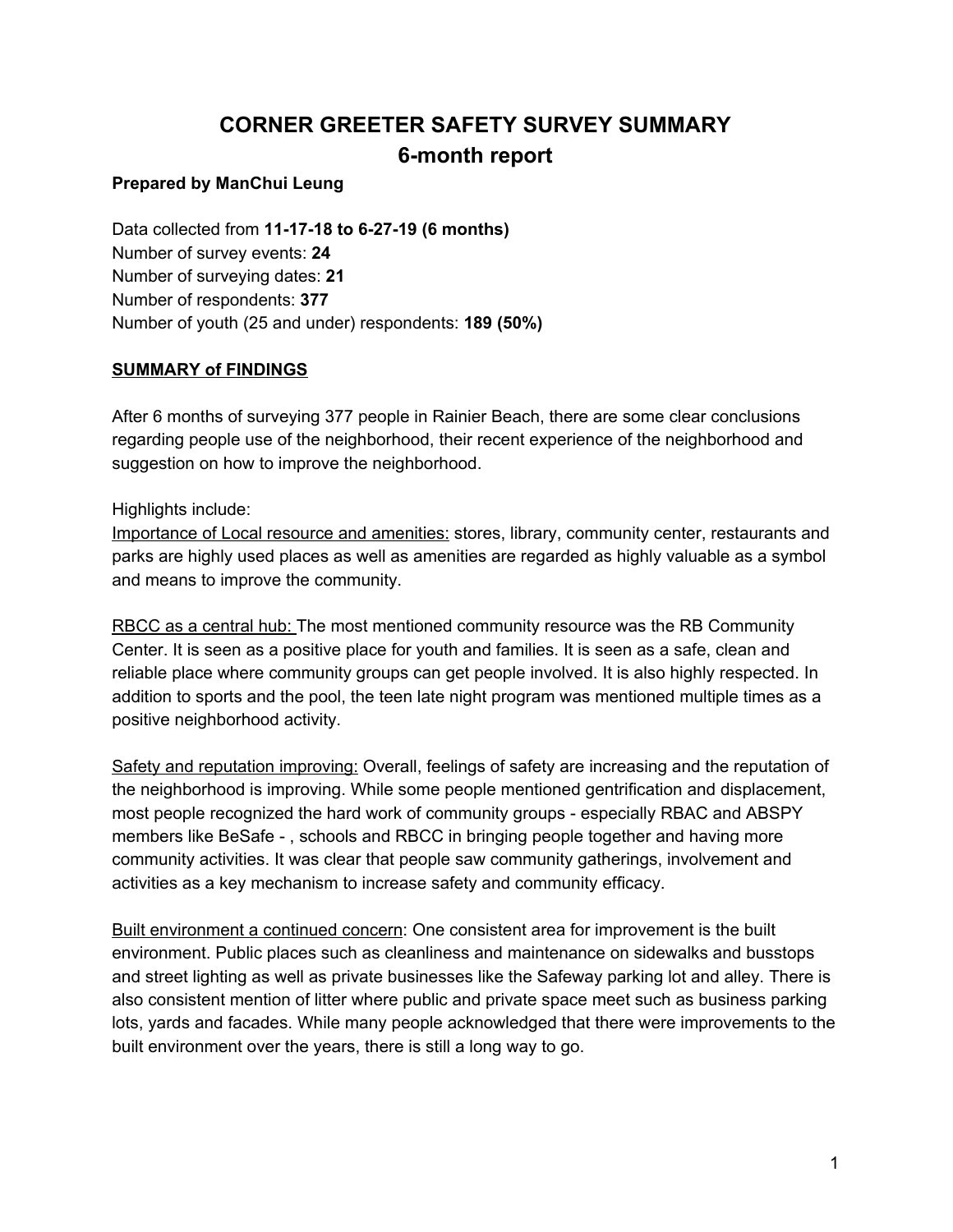#### **RECOMMENDATIONS**

- 1. **Continue strengthening linkages and collaboration with RBCC**. Whether is is holding an event at the community center, of having the community center sponsor an event. Increasing affiliation with RBCC and Parks and Recreation will increase awareness, positive association and reputation of RBAC and ABSPY work around safety, youth leadership and family.
- 2. **Build linkages with other amenities with strong neighborhood reputation** like the Library, schools and local-owned and operated businesses.
- 3. Acknowledge work and progress with Parks and Recreation, Libraries and Seattle Schools - all of which people are recognizing their efforts to improve and invest in the neighborhood.
- 4. **Continue work on abating litter** through RBAC clean up crew, clean-up days and relationships with SDOT, RBMA, specific businesses and Metro on key areas.
- 5. **Strengthen collaboration and communication with SDOT** to improve lighting and sidewalks.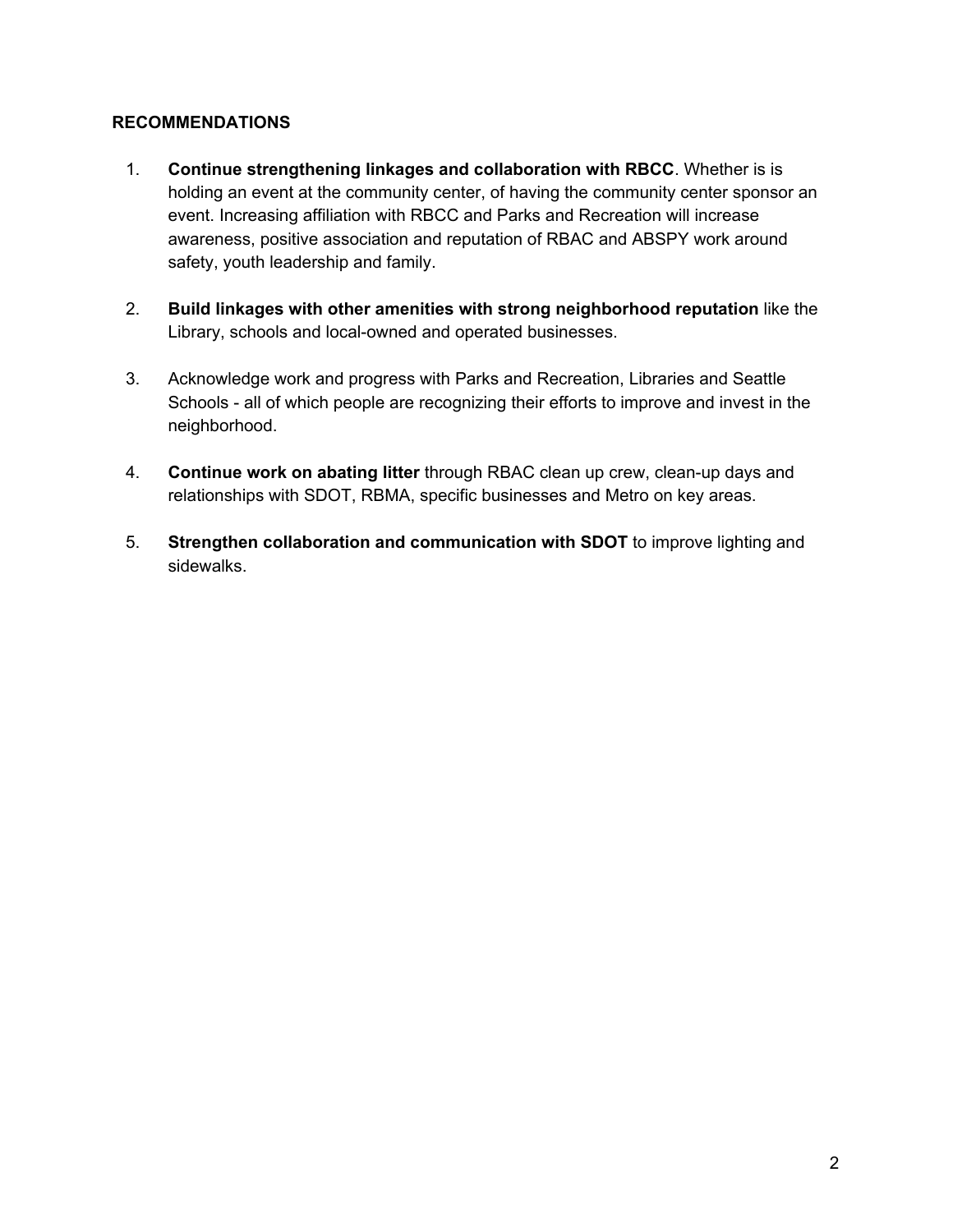#### **Hotspot location**

There were 24 surveying events held in 21 days. Some days had 2 events. Safeway had the most events (8), followed by Safeway (5), Light Rail (4), Lake Washington (4) and Rose (3). The distribution of the surveying events also reflects the same pattern among the number of surveys collected.

Among the 377 respondents, most surveys (38%) were collected at Rainier and Henderson, followed by Light Rail (21%), Safeway (17%), Lake Washington (16%) and Rose Street (8%). More surveys from youth (25 and under) were collected at Rainier and Henderson, Lake Washington and Light Rail, and more adults responded to the survey at Safeway and Rose.



**Hotspot Location** 



### **Hotspot by Age Group**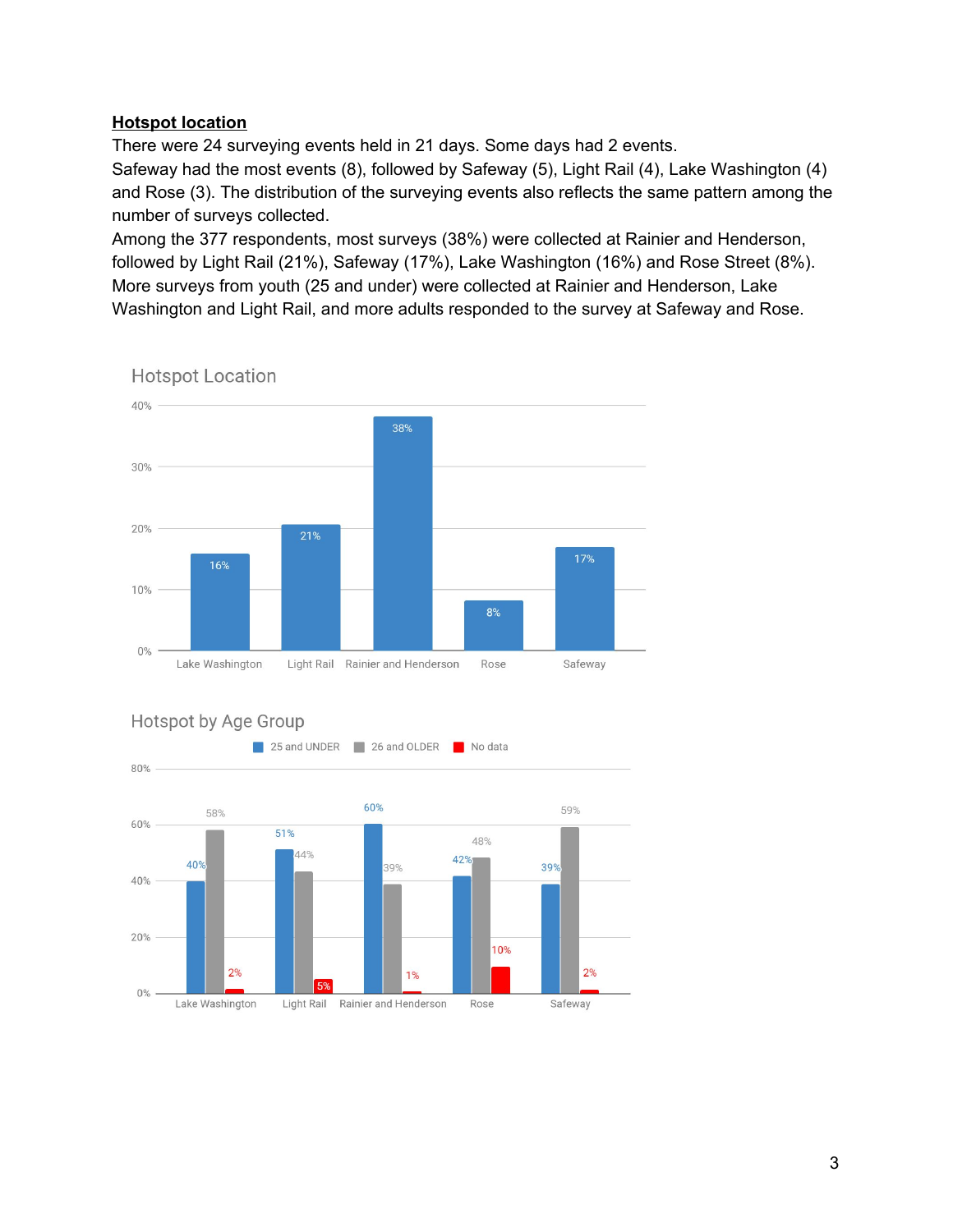### **Neighborhood Activities**

When asked what activities brought people to the neighborhood, most respondents had more than one response. The option with the highest response was using local resources/amenities (22%), followed closely by working (15%), shopping (13%), public transportation (14%) and walk/drive through here (14%).

When neighborhood activity was analyzed by age group, youth tended to be in the neighborhood for school and public transportation more than adults.



Neighborhood activity (n=691)



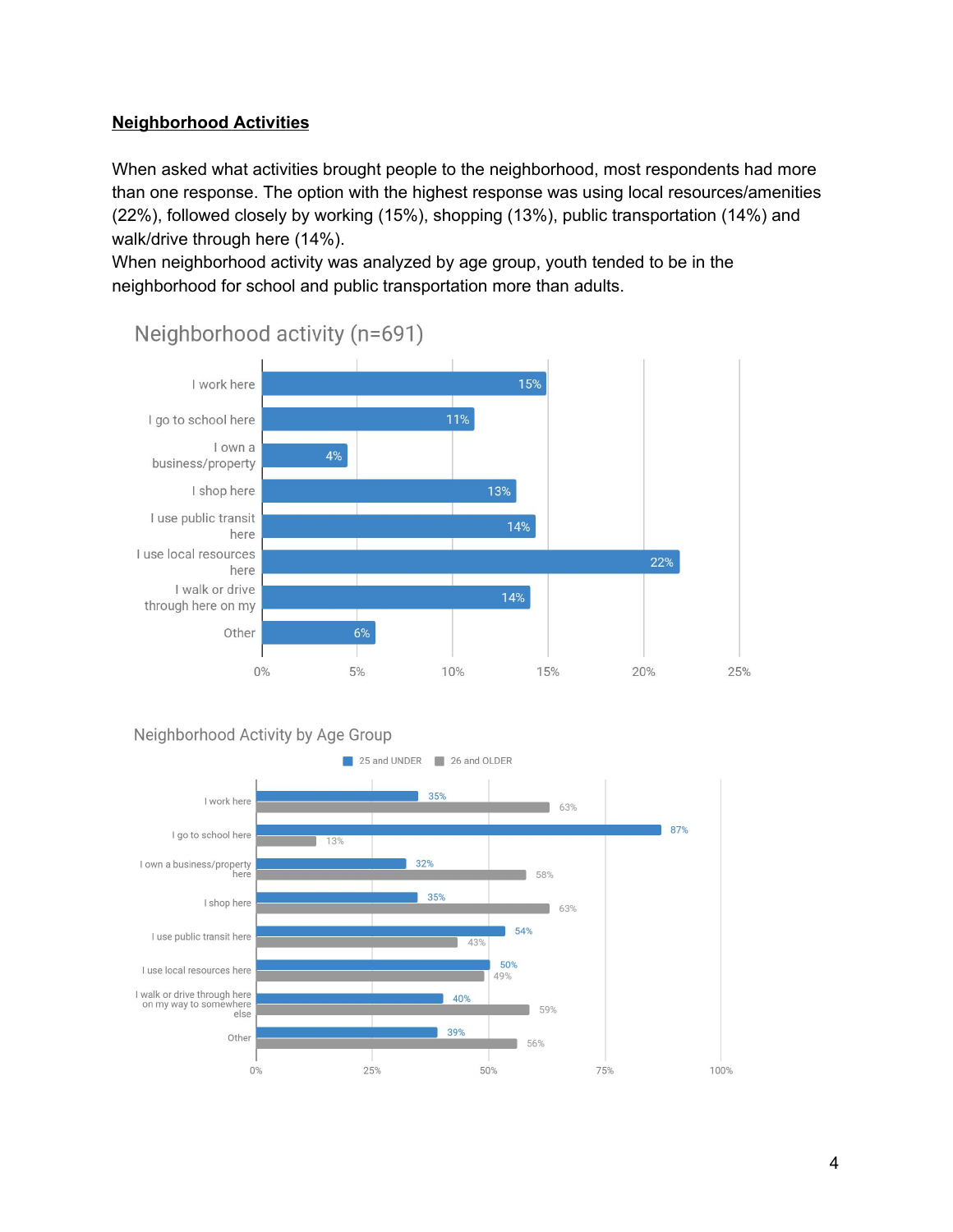### **Safety Questions**

Overall, there were were very high percentages of agreement with all 5 safety questions. Safety score = 3 (agree). A safety score is calculated when all 5 safety questions were summed to an average with 1 being highly disagree and 4 being highly agree.

Questions on the effect of the built environment on safety (cleanliness and lighting) had the lowest agreement rate.

Qualitative responses were also reviewed, coded and summarized after each safety question.



Overwhelmingly, Rainier Beach Community Center and surrounding community amenities like the RB Library were named as a place for positive activities for youth (50%) followed by sports and school related activities.

| Identified positive activities for youth (203 responses) |     |  |
|----------------------------------------------------------|-----|--|
| <b>Community groups</b>                                  | 6%  |  |
| <b>Sports</b>                                            | 23% |  |
| <b>Arts</b>                                              | 3%  |  |
| <b>RBCC &amp; amenities</b>                              | 50% |  |
| <b>Events</b>                                            | 7%  |  |
| School                                                   | 11% |  |

# There are positive activities for youth here (n=373)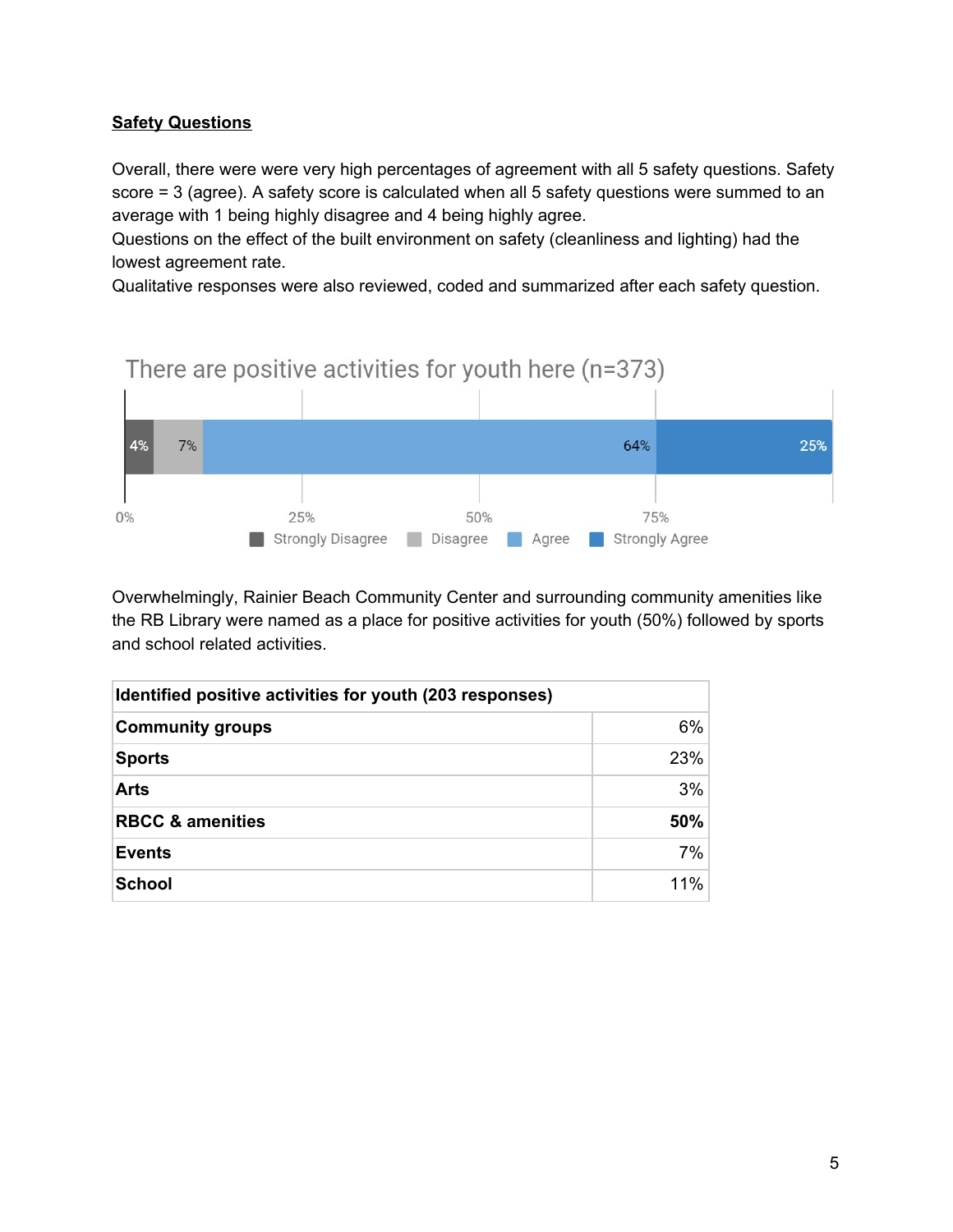

RBAC organized and sponsored events had the highest responses. Together RBAC-affiliated events totaled over (42%) of events (Back2School, Block Party, TownHall, Food/Farm Stand) that were identified as bringing people together.

| What events have you attended? (155 responses) |     |
|------------------------------------------------|-----|
| <b>RBCC/Library</b>                            | 13% |
| Back2School                                    | 17% |
| <b>Block Party</b>                             | 8%  |
| <b>BooBash</b>                                 | 11% |
| <b>Art Walk</b>                                | 5%  |
| TownHall                                       | 9%  |
| Sports                                         | 9%  |
| School                                         | 5%  |
| Food/Farm/Farmstand event                      | 8%  |
| Other                                          | 15% |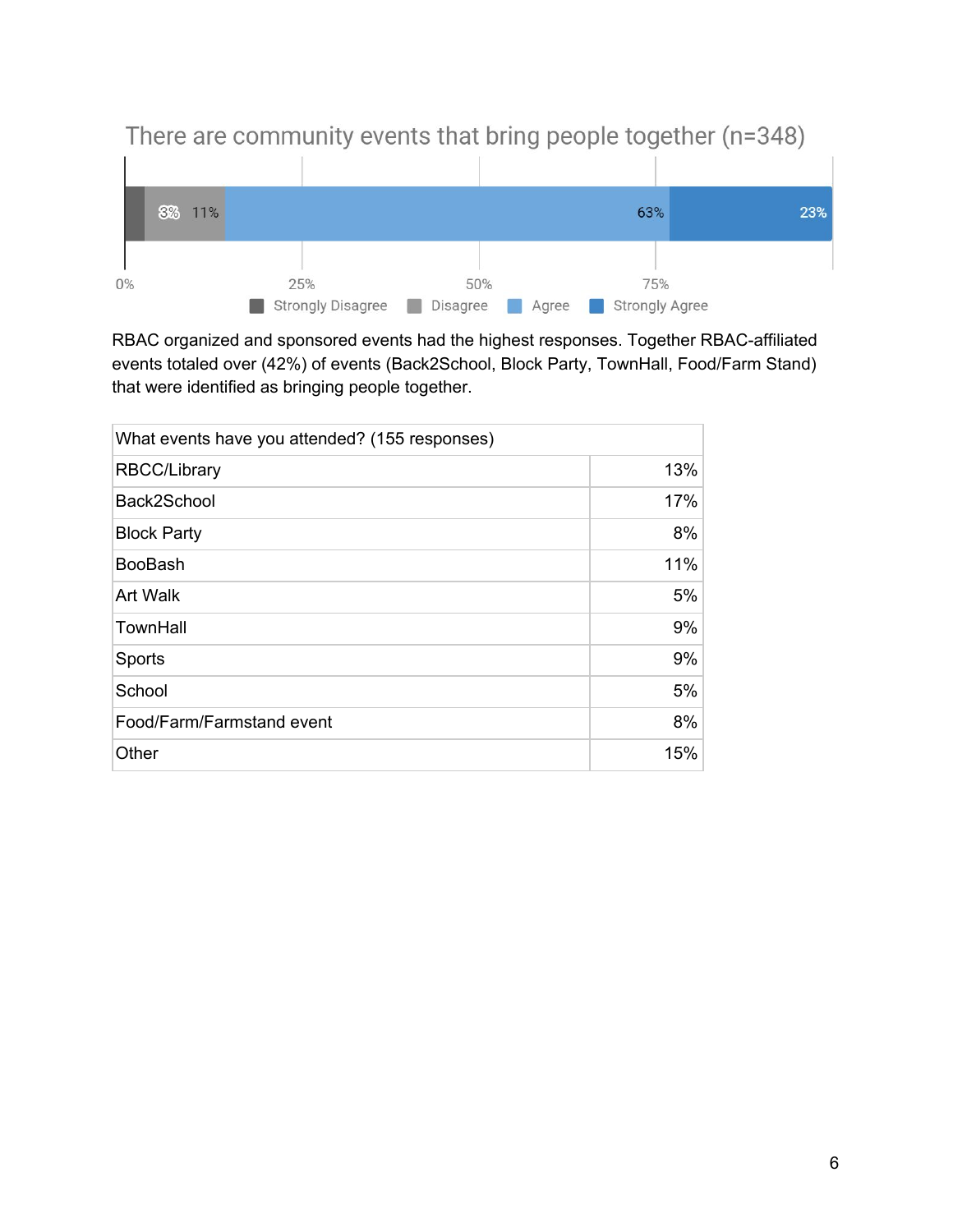

Properties are clean and well-maintained (n=372)

Whether people agreed or disagreed with properties being clean and well-maintained, the majority focus was on the public streets, sidewalks with a focus on litter and the overall look of feel of the place. Safeway and the immediate surrounding area were the most talked about with needing more attention, while some people acknowledged that the Safeway area was improving.

As consistent with responses to other questions, RB Community Center, parks and the library were consistently named as clean and well-maintained.

| Properties are cleaned and well-maintained If strongly<br>disagree/disagree, which ones should be cleaned up? (59 responses) |       |  |
|------------------------------------------------------------------------------------------------------------------------------|-------|--|
| Streets (litter, trash)                                                                                                      | 56%   |  |
| Parks                                                                                                                        | $2\%$ |  |
| Safeway mall/Jack in Box/Alley                                                                                               | 22%   |  |
| DollarTree mall                                                                                                              | 3%    |  |
| Rose Street area                                                                                                             | 5%    |  |
| Bus stops                                                                                                                    | 5%    |  |
| Public restrooms including RBCC and Safeway                                                                                  | 7%    |  |

| Properties are clean and well-maintained, If strongly agree/agree,<br>what are some examples? (70 responses) |     |
|--------------------------------------------------------------------------------------------------------------|-----|
| Parks                                                                                                        | 19% |
| Busstops/sidewalks/train                                                                                     | 26% |
| <b>Bathrooms</b>                                                                                             | 7%  |
| Safeway                                                                                                      | 3%  |
| Parking lots                                                                                                 | 6%  |
| <b>RBCC/Library</b>                                                                                          | 27% |
| Schools                                                                                                      | 13% |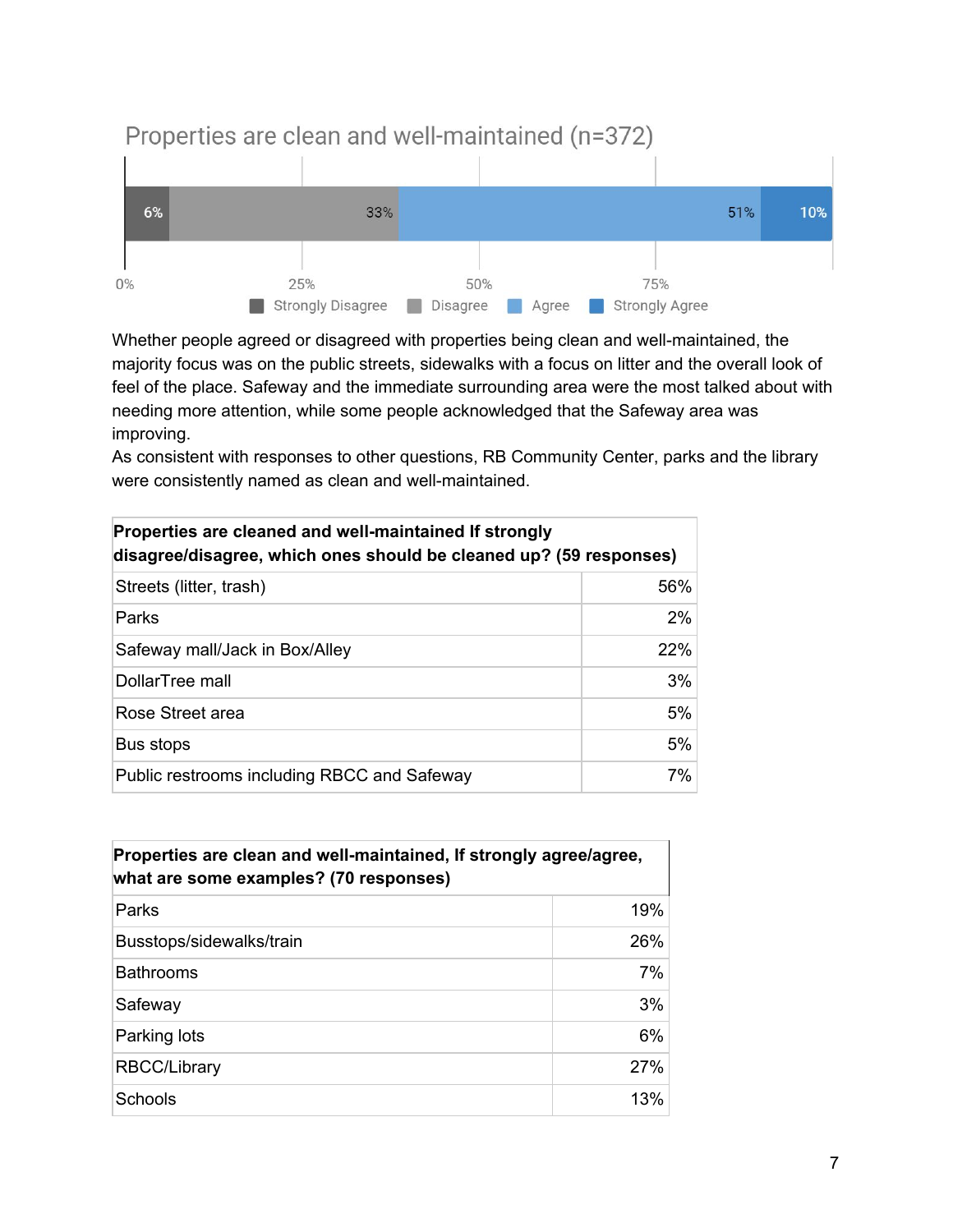

# Places where I walk at night are well-lighted (n=327)

Henderson from the Light Rail down to Be'er Sheva Park was the most identified area/street that needed improved lighting. Adjacent streets such as Renton and Rainier were also identified.

| Places where I walk at night are well-lighted If strongly disagree/disagree, which<br>streets/places need more lighting? (72 responses) |     |
|-----------------------------------------------------------------------------------------------------------------------------------------|-----|
| Rose                                                                                                                                    | 3%  |
| Henderson                                                                                                                               | 31% |
| Rainier/Henderson                                                                                                                       | 19% |
| Safeway                                                                                                                                 | 10% |
| Light Rail                                                                                                                              | 15% |
| Lake Washington                                                                                                                         | 15% |
| Renton                                                                                                                                  | 7%  |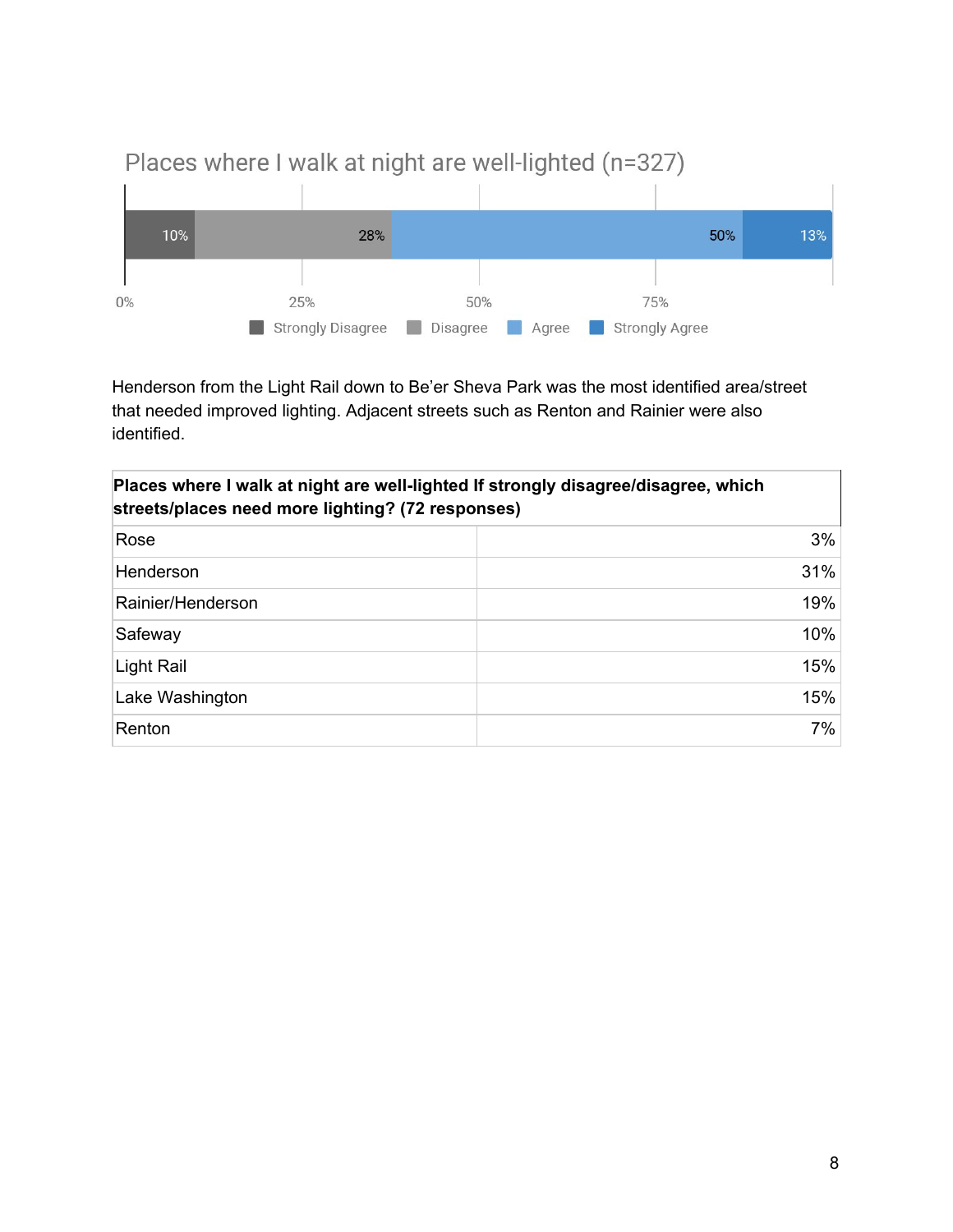

People and groups from the community are working hard to make this place safe (n=357)

RBAC, BE SAFE and RBCC were identified as the most visible groups working hard to make the neighborhood safe.

| People and groups from the community are working hard to make this place safe If<br>strongly agree/agree, what/who are examples? (124 responses) |     |  |
|--------------------------------------------------------------------------------------------------------------------------------------------------|-----|--|
| <b>BE SAFE</b>                                                                                                                                   | 24% |  |
| <b>RBAC</b>                                                                                                                                      | 46% |  |
| School                                                                                                                                           | 6%  |  |
| <b>RBCC</b>                                                                                                                                      | 13% |  |
| Faith/Cultural                                                                                                                                   | 4%  |  |
| Police                                                                                                                                           | 5%  |  |
| Other                                                                                                                                            | 2%  |  |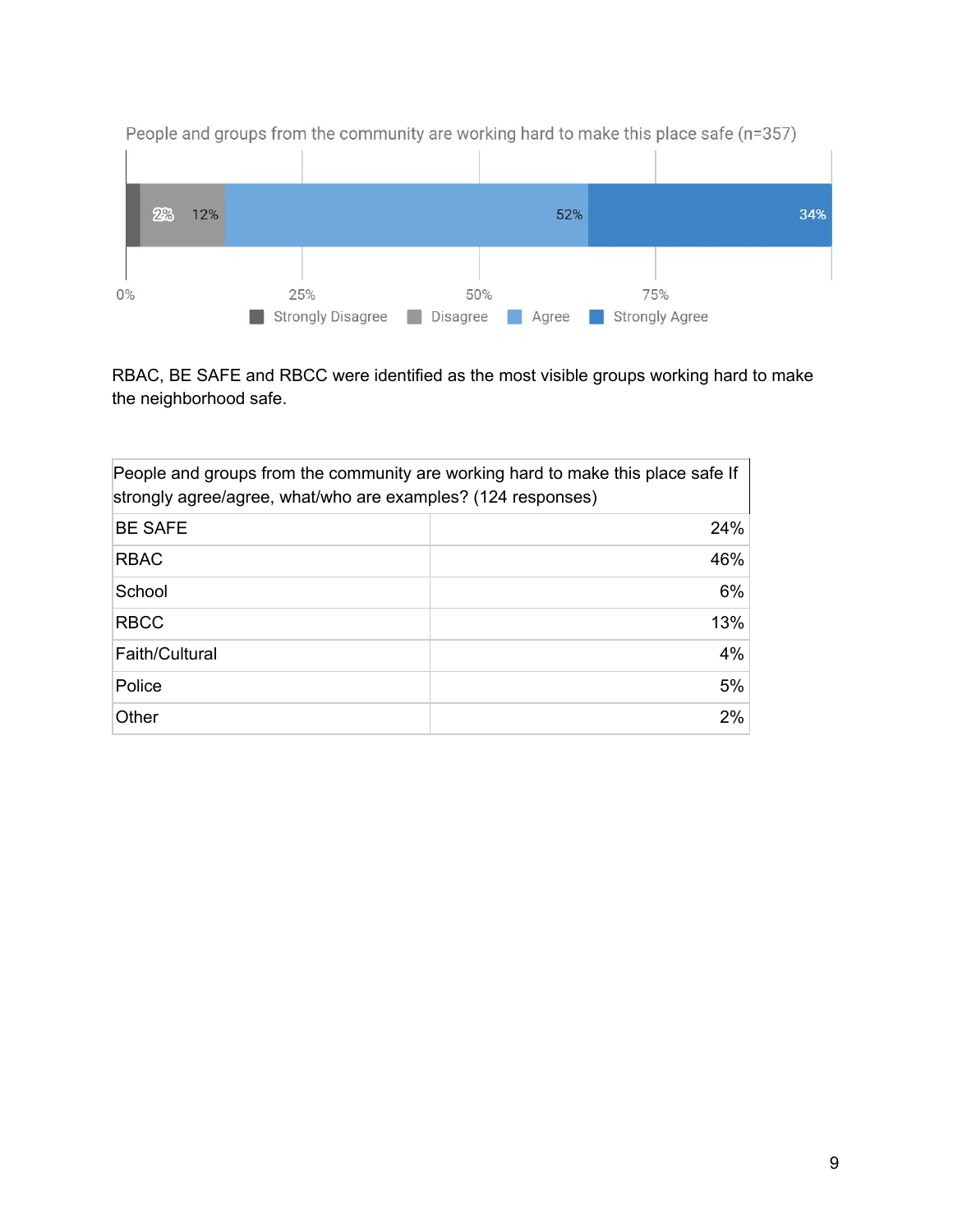### **Neighborhood improvements**

When asked how they think the neighborhood is improving, a large percentage of people identified that there was much more community involvement and activities (26%) and improved public and private amenities such as RBCC, library, businesses, parks and busstops. Many people talked about there being less crime and feeling more safe (15%) and that they thought the neighborhood was getting cleaner and more beautiful (14%). Some people also spoke about the change in mindset and neighborhood "vibe" that is was more positive, neighborhood reputation was improving and people recognized these improvement asa result of residents working hard and working together.

| In what ways or areas do you think the neighborhood IS IMPROVING? (292 responses) |     |
|-----------------------------------------------------------------------------------|-----|
| <b>More community involvement</b>                                                 | 26% |
| More youth presence                                                               | 5%  |
| Less crime/more safety                                                            | 15% |
| <b>More cleanliness/Beautification</b>                                            | 14% |
| Improved resources/amenities                                                      | 25% |
| More family/youth/school oriented                                                 | 7%  |
| Stronger improvement mindset/problem oriented/positive outlook                    | 9%  |

When asked for areas that needed further improvement, the most responses focused wanting more community activities (22%) as a key way to improve the neighborhood. Other areas focused on the built environment like streets and lighting (17%) and safety and police issues (19%) and cleanliness (13%). These are related since previous questions reflect the connection between lighting and feeling safe. Amenities such as cafes, shops and food were requested.

### **4. In what ways or areas do you think the neighborhood NEEDS MORE IMPROVEMENT? (245 responses)**

| Safety/Police               | 19% |
|-----------------------------|-----|
| Amenities                   | 14% |
| Housing                     | 3%  |
| <b>Built environment</b>    | 4%  |
| Cleaner                     | 13% |
| Streets/Lighting            | 17% |
| Services and Public transit | 6%  |
| Community involvement       | 22% |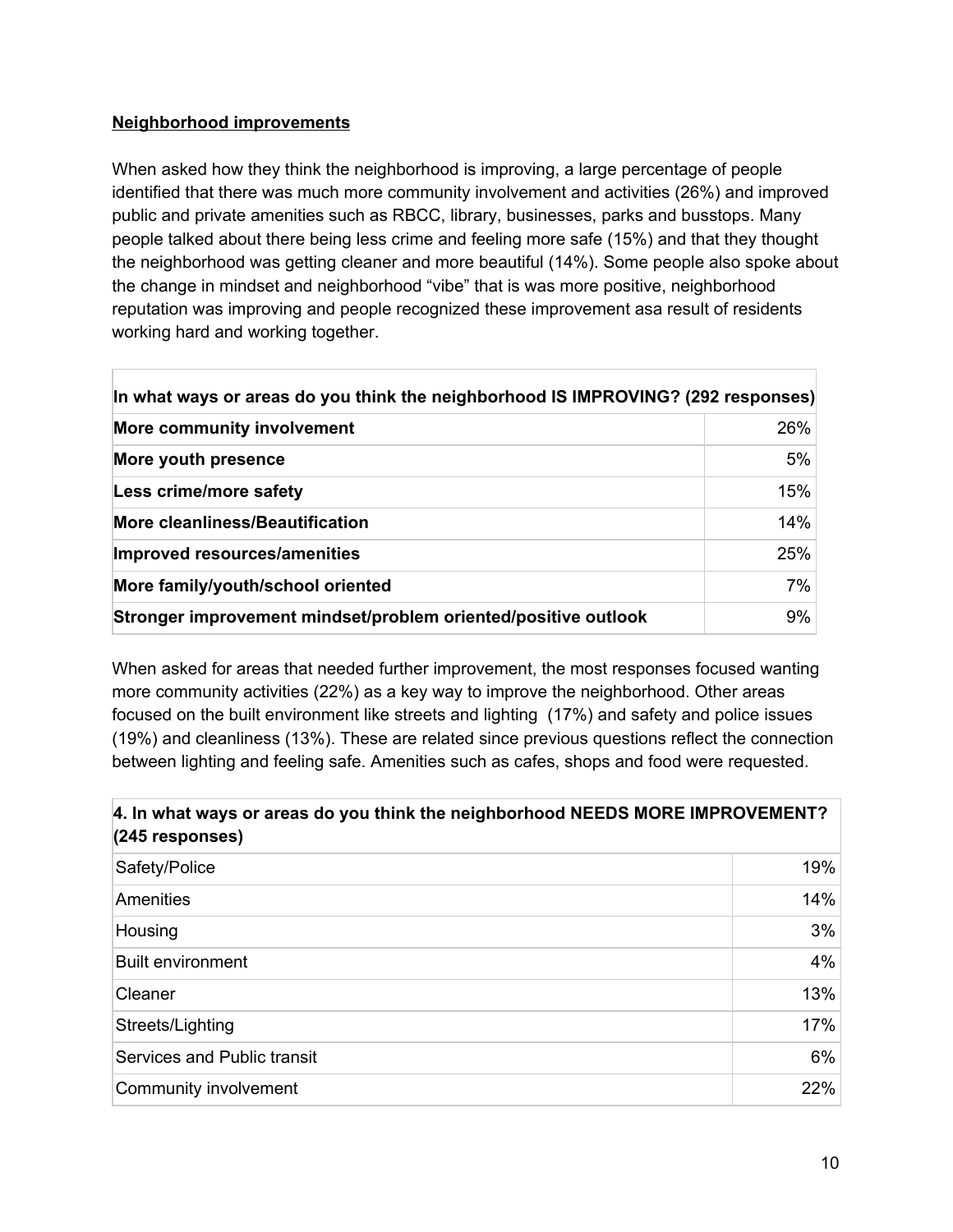### **Respondent demographics**

### Age:

Among the 377 respondents, half (50%) were young (25 years and under)

Residency:

545 of respondents identified as living in Rainier Beach. Among residents, the majority have been living in the neighborhood for 5 years or more.



RB residents: How long have you lived here? (n=210)

Gender:

Female comprised 46% of respondents and males were 53% of respondents. 1% identifed as non-binary/non-confirming.